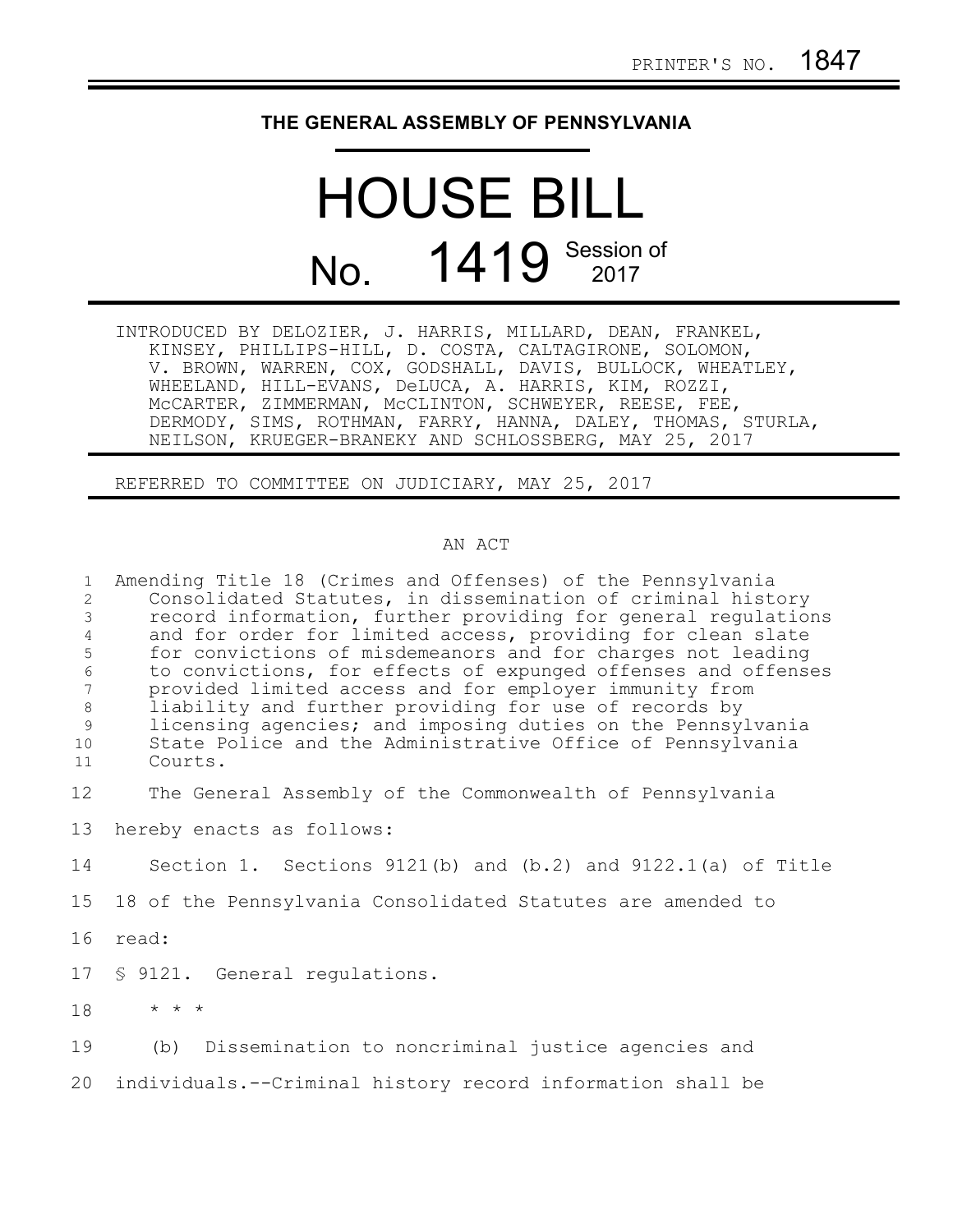disseminated by a State or local police department to any individual or noncriminal justice agency only upon request. Except as provided in subsection (b.1): 1 2 3

(1) A fee may be charged by a State or local police department for each request for criminal history record information by an individual or noncriminal justice agency, except that no fee shall be charged to an individual who makes the request in order to apply to become a volunteer with an affiliate of Big Brothers of America or Big Sisters of America or with a rape crisis center or domestic violence program. 4 5 6 7 8 9 10 11

(2) Before a State or local police department disseminates criminal history record information to an individual or noncriminal justice agency, it shall extract from the record the following: 12 13 14 15

(i) All notations of arrests, indictments or other information relating to the initiation of criminal proceedings where: 16 17 18

(A) three years have elapsed from the date of arrest; 19 20

(B) no conviction has occurred; and

(C) no proceedings are pending seeking a conviction. 22 23

(ii) All information relating to a conviction and the arrest, indictment or other information leading thereto, or relating to an arrest not leading to a conviction, which is the subject of a court order for limited access as provided in section 9122.1 (relating to order for limited access)[.] or which is automatically provided limited access under section 9122.2 (relating to 24 25 26 27 28 29 30

20170HB1419PN1847 - 2 -

21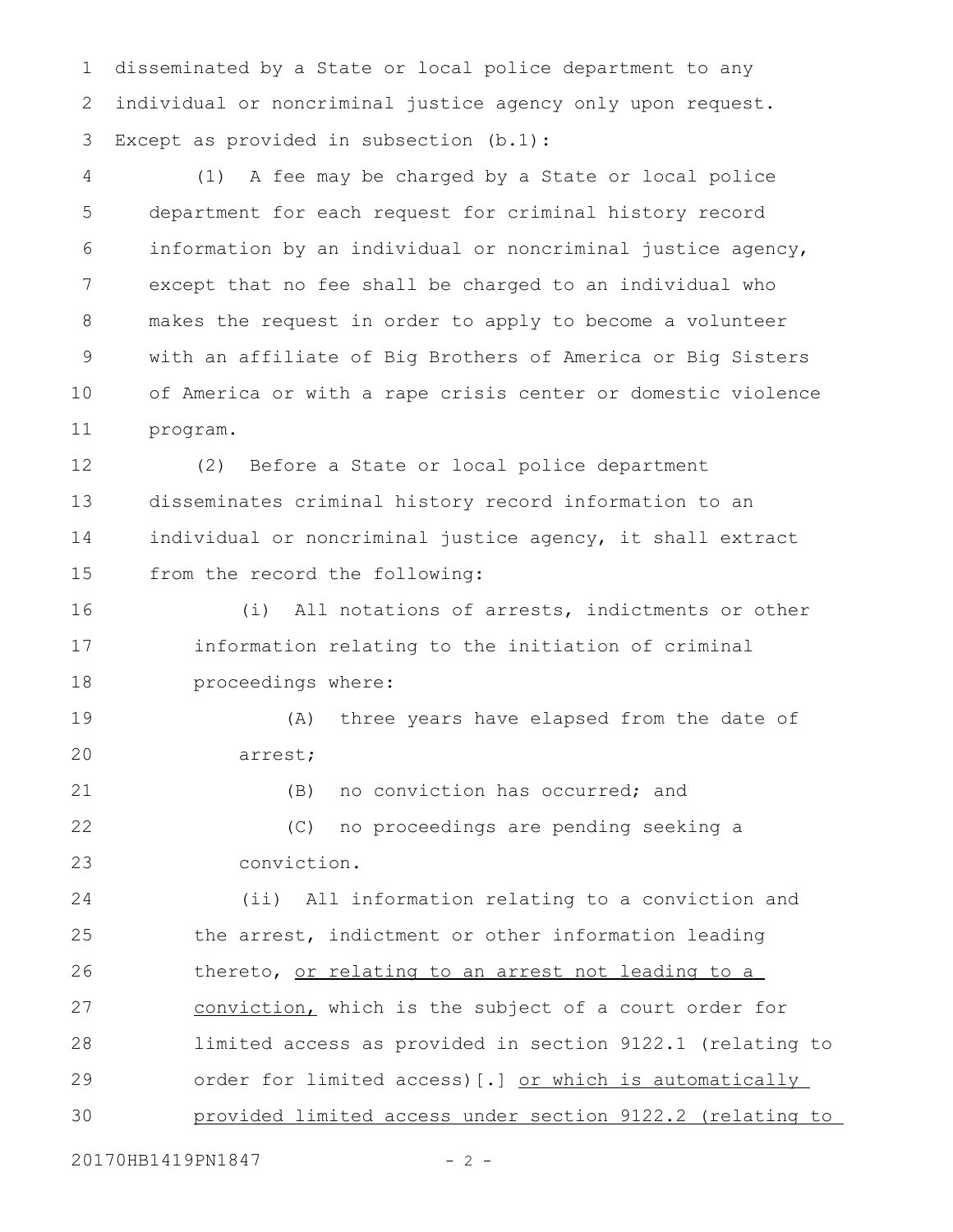clean slate for convictions of misdemeanors and for 1

2

charges not leading to convictions).

(3) A court or the Administrative Office of Pennsylvania Courts may not disseminate to an individual, a noncriminal justice agency or an Internet website any information relating to a conviction, arrest, indictment or other information leading to a conviction, arrest, indictment or other information, which is the subject of a court order for limited access as provided in section 9122.1 or which is automatically provided limited access under section 9122.2. \* \* \* 3 4 5 6 7 8 9 10 11

(b.2) Additional exceptions.--Subsection (b)(2)(ii) and (3) shall not apply if the request is made [by a State agency to be used only as authorized under section 9124 (relating to use of records by licensing agencies).]: 12 13 14 15

(1) Pursuant to a court order in a case brought under 23 Pa.C.S. Ch. 53 (relating to child custody) or 61 (relating to protection from abuse). All information made available to the court under this exception shall also be made available for examination by the parties. 16 17 18 19 20

(2) To verify information provided by an applicant where Federal law, including rules and regulations promulgated by a self-regulatory organization that has been created pursuant to Federal law, requires the consideration of an applicant's criminal history for purposes of employment. (3) By an employer against whom a claim of civil 21 22 23 24 25 26

liability has been brought as described under section 9122.4 27

(relating to employer immunity from liability) for purposes 28

of defending against a claim of civil liability. 29

(4) To verify information provided to the Supreme Court, 30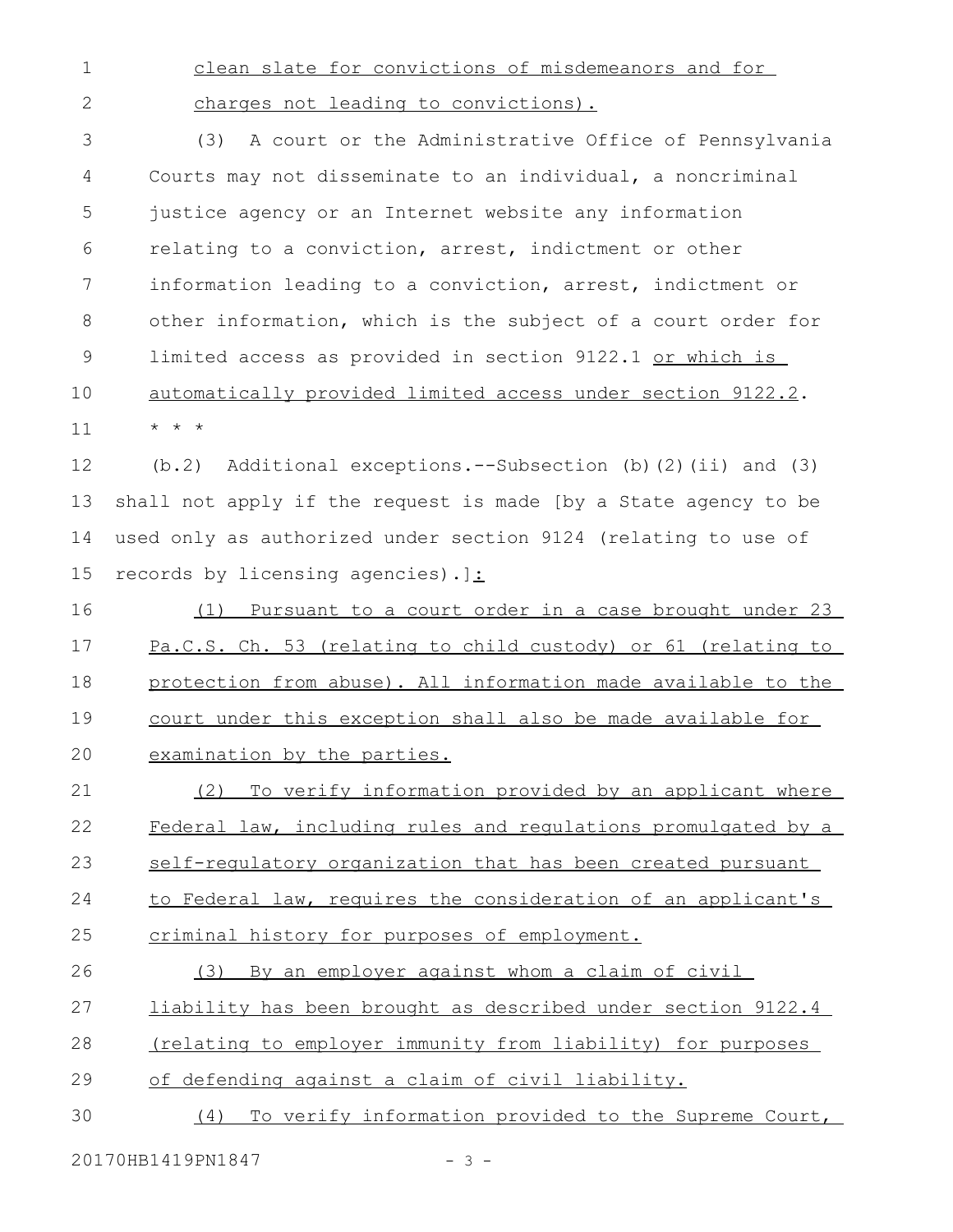or an entity thereof, in its capacity to govern the practice, procedure and the conduct of all courts, the admission to the bar and the practice of law and the administration of all courts and supervision of all officers of the judicial branch. \* \* \* § 9122.1. Order for limited access. (a) General rule.--[The following shall apply: (1)] Notwithstanding any other provision of this chapter, upon petition of a person who has been free of [arrest or prosecution] subsequent conviction following conviction or final release from confinement or supervision, whichever is later, for a period of 10 years, the court of common pleas in the jurisdiction where the conviction occurred may enter an order that criminal history record information maintained by any criminal justice agency pertaining to a conviction for a misdemeanor of the second degree, a misdemeanor of the third degree or an ungraded offense which carries a maximum penalty of no more than two years be disseminated only to a criminal justice agency or a 1 2 3 4 5 6 7 8 9 10 11 12 13 14 15 16 17 18 19 20

(relating to general regulations). 22

[(2) Except when requested or required by a criminal justice agency, or by and for the official use of a government agency described in section 9121(b.1) or 9124(a) (relating to use of records by licensing agencies), no individual shall be required nor requested to disclose information about the person's criminal history records that are the subject of a court order for limited access granted under this section.] 23 24 25 26 27 28 29 30

government agency as provided in section 9121(b.1) and (b.2)

20170HB1419PN1847 - 4 -

21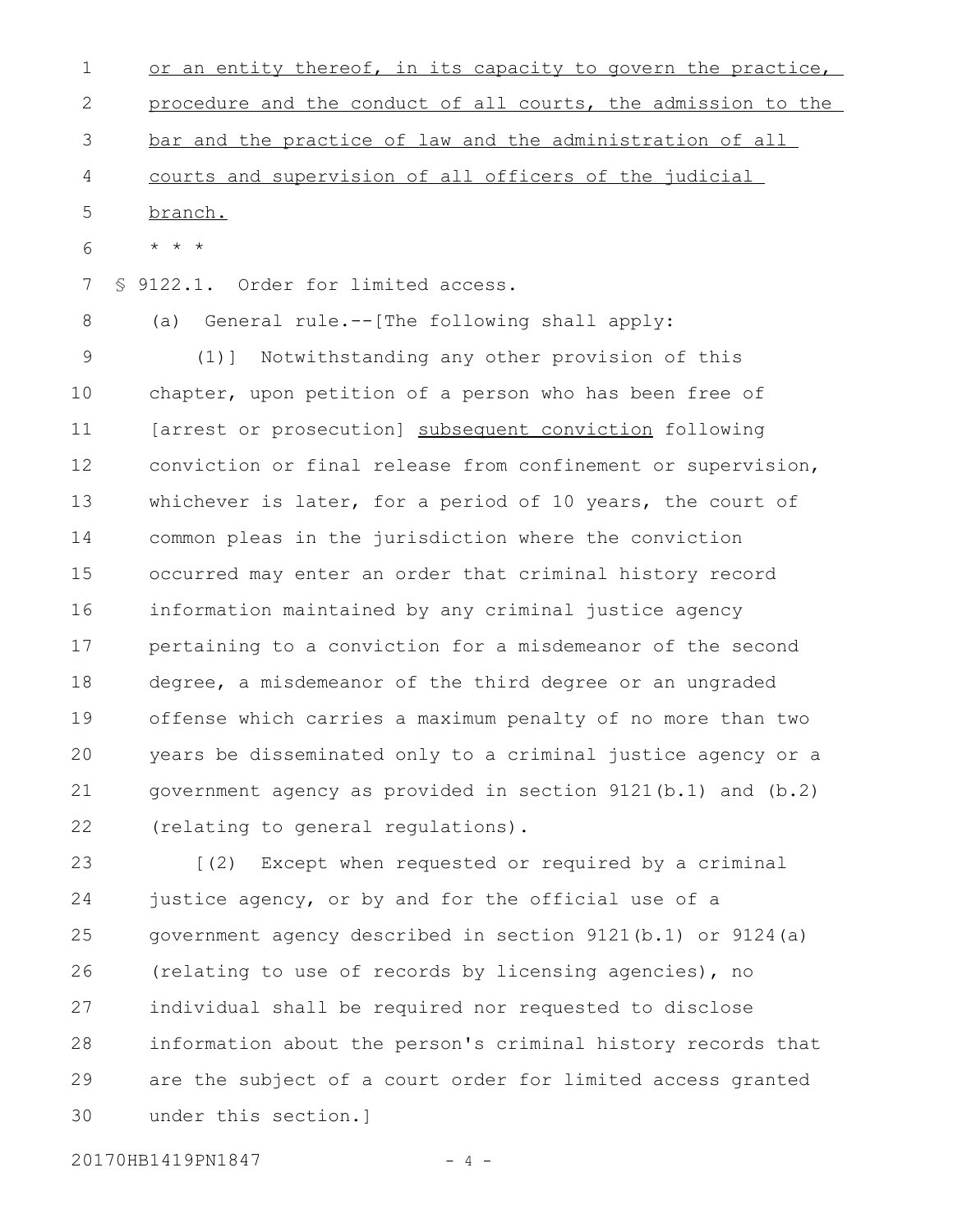\* \* \* 1

| $\mathbf{2}$ | Section 2. Title 18 is amended by adding sections to read:     |
|--------------|----------------------------------------------------------------|
| 3            | \$ 9122.2. Clean slate for convictions of misdemeanors and for |
| 4            | charges not leading to convictions.                            |
| 5            | (a) Declaration of policy.--The General Assembly finds and     |
| 6            | declares as follows:                                           |
| 7            | Individuals with charges not leading to convictions<br>(1)     |
| 8            | may be inherently harmed by the maintenance of that record     |
| 9            | and have a constitutional presumption of innocence.            |
| 10           | (2) Individuals convicted of crimes in this Commonwealth       |
| 11           | shall serve their sentences as ordered by the courts of this   |
| 12           | Commonwealth.                                                  |
| 13           | (3) After less violent individuals convicted of their          |
| 14           | crimes have served their sentences and remained crime free     |
| 15           | long enough to demonstrate their rehabilitation, their access  |
| 16           | to employment, housing, education and other necessities of     |
| 17           | life should be fully restored.                                 |
| 18           | The Commonwealth shall provide a clean slate remedy,<br>(4)    |
| 19           | as set forth under this section, to:                           |
| 20           | create a strong incentive for avoidance of<br>(i)              |
| 21           | recidivism by offenders;                                       |
| 22           | (ii) provide hope for the alleviation of the                   |
| 23           | hardships of having a criminal record by offenders who         |
| 24           | are trying to rehabilitate themselves; and                     |
| 25           | (iii) save the Commonwealth money that must be spent           |
| 26           | in the administration of criminal justice when offenders       |
| 27           | recidivate.                                                    |
| 28           | The clean slate remedy should be implemented without<br>(5)    |
| 29           | cost to the former offender of filing a petition with a        |
| 30           | court.                                                         |

20170HB1419PN1847 - 5 -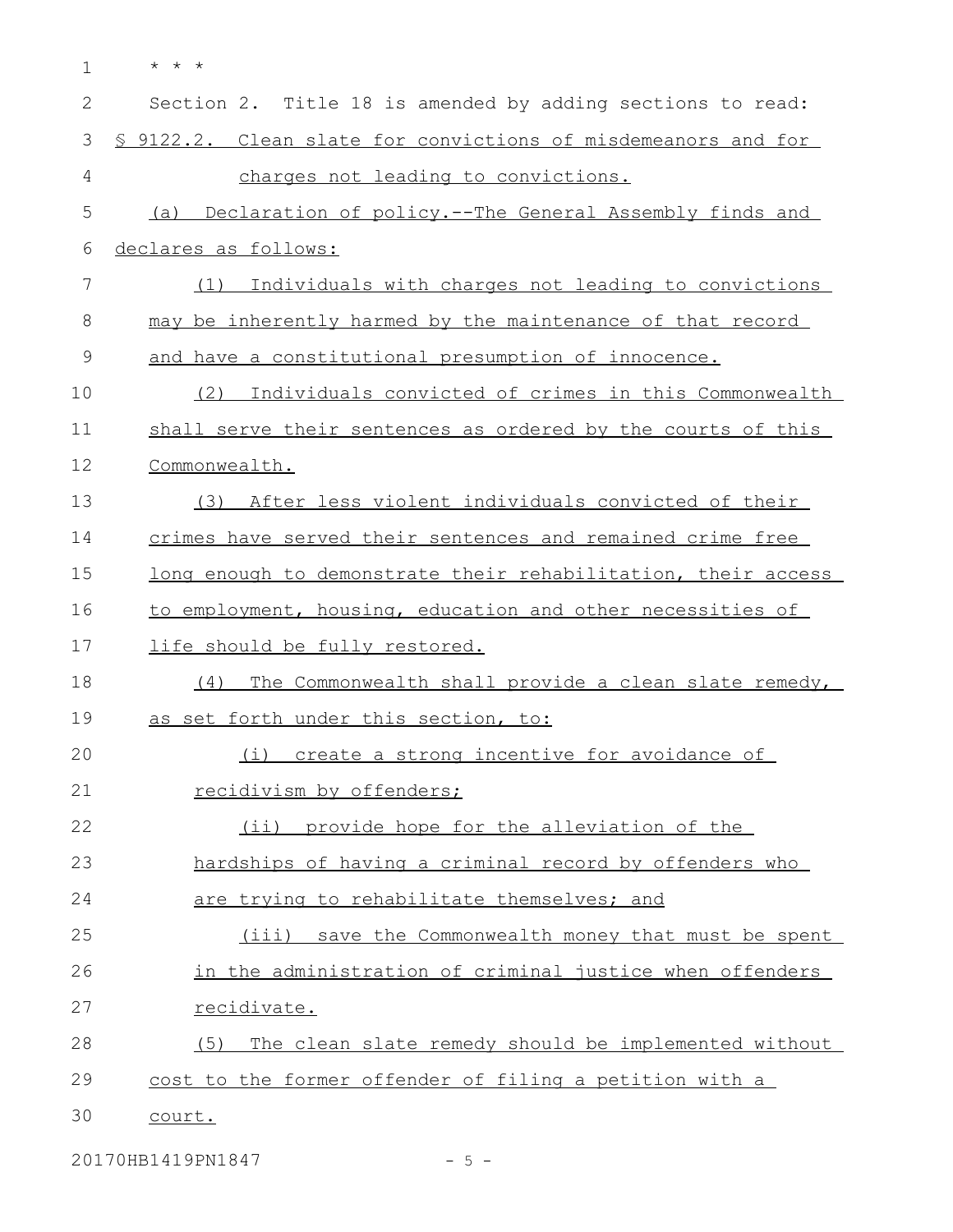1 (b) Misdemeanor conviction.--

| 2  | Except as provided under paragraphs $(2)$ and $(3)$ ,<br>(1)  |
|----|---------------------------------------------------------------|
| 3  | criminal history record information of all convictions of     |
| 4  | misdemeanor offenses shall automatically receive limited      |
| 5  | access when completion of the court-ordered financial         |
| 6  | obligations of the sentence has occurred and 10 years have    |
| 7  | passed since the most recent misdemeanor or felony conviction |
| 8  | in any court of the unified judicial system.                  |
| 9  | (2) Limited access under this subsection shall not be         |
| 10 | granted to misdemeanor convictions of the following offenses: |
| 11 | Offenses under Article B (relating to offenses<br>(i)         |
| 12 | involving danger to the person).                              |
| 13 | (ii) Offenses under Article D (relating to offenses           |
| 14 | against the family).                                          |
| 15 | Offenses under Chapter 61 (relating to<br>(iii)               |
| 16 | firearms and other dangerous articles).                       |
| 17 | Offenses that require registration under 42<br>(iv)           |
| 18 | Pa.C.S. Ch. 97 Subch. H (relating to registration of          |
| 19 | sexual offenders).                                            |
| 20 | A violation of section 3127 (relating to<br>(v)               |
| 21 | indecent exposure).                                           |
| 22 | (vi) A violation of section 4915.1 (relating to               |
| 23 | failure to comply with registration requirements).            |
| 24 | (vii) A violation of section 5122 (relating to                |
| 25 | weapons or implements for escape).                            |
| 26 | (viii) A violation of section 5511 (relating to               |
| 27 | cruelty to animals).                                          |
| 28 | (ix) A violation of section 6301 (relating to                 |
| 29 | corruption of minors).                                        |
| 30 | (3) Limited access under this subsection shall not be         |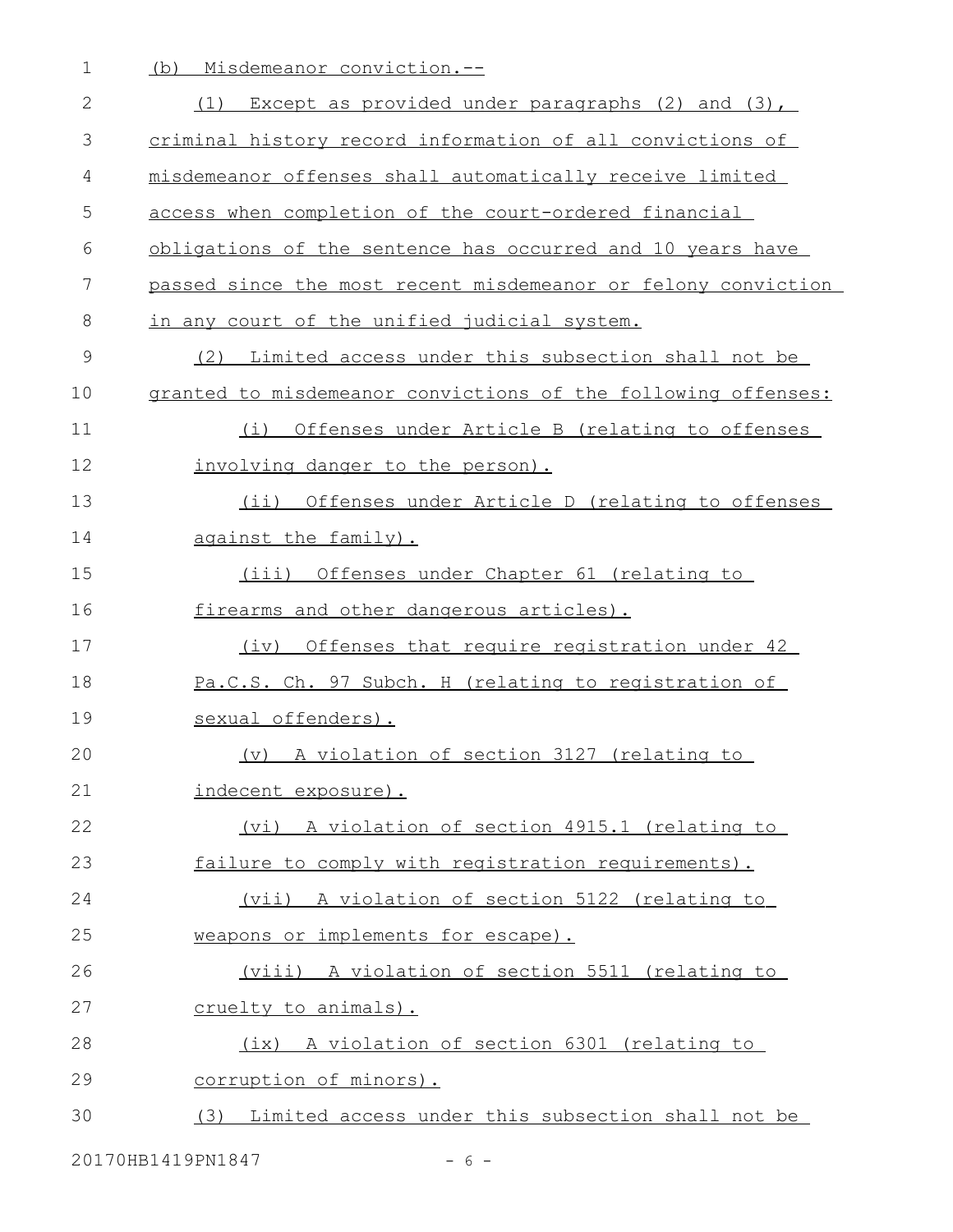| $\mathbf 1$   | granted to misdemeanor convictions when there is a felony     |
|---------------|---------------------------------------------------------------|
| 2             | conviction in the same case.                                  |
| 3             | (c) Charges not leading to conviction.--Criminal history      |
| 4             | record information of charges with a final disposition other  |
| 5             | than conviction shall automatically receive limited access 60 |
| 6             | days after entry of the disposition and payment of any court- |
| 7             | ordered obligations.                                          |
| $\,8\,$       | (d) No court petition required.--                             |
| $\mathcal{G}$ | (1) Except as provided under paragraph (3), limited           |
| 10            | access of criminal proceedings under subsections (b) and (c)  |
| 11            | shall be performed by criminal justice agencies within 30     |
| 12            | days of the eligibility of such proceedings, without the      |
| 13            | requirement of a court order.                                 |
| 14            | Nothing in this section shall preclude the filing of<br>(2)   |
| 15            | a petition for limited access of criminal proceedings         |
| 16            | eligible for limited access under subsections (b) and (c) if  |
| 17            | limited access has not been provided by criminal justice      |
| 18            | agencies without a petition.                                  |
| 19            | (3) (i) On a monthly basis, the Administrative Office         |
| 20            | of Pennsylvania Courts shall transmit to the Pennsylvania     |
| 21            | State Police central repository any case eligible for         |
| 22            | limited access under this section.                            |
| 23            | If the Pennsylvania State Police central<br>$(i$ i)           |
| 24            | repository determines through a validation process that a     |
| 25            | case transmitted is not eligible for limited access           |
| 26            | relief or does not match data held in the repository, the     |
| 27            | Pennsylvania State Police shall notify the Administrative     |
| 28            | Office of Pennsylvania Courts of this determination           |
| 29            | within 30 days of receiving the information.                  |
| 30            | (iii) Upon the expiration of the 30-day period, the           |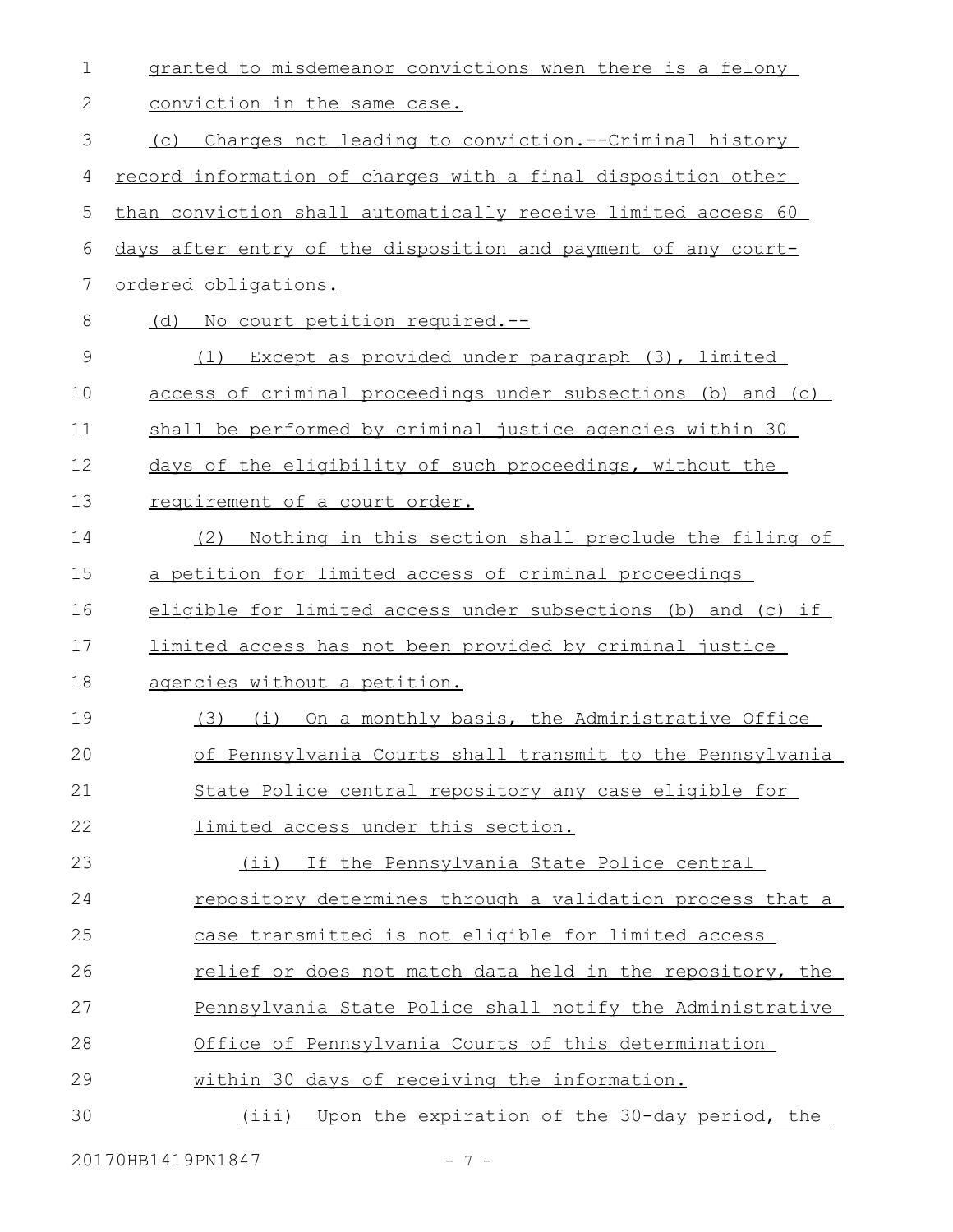| $\mathbf 1$  | Administrative Office of Pennsylvania Courts shall remove            |
|--------------|----------------------------------------------------------------------|
| $\mathbf{2}$ | from the list of eligible cases any case for which the               |
| 3            | Administrative Office of Pennsylvania Courts received a              |
| 4            | notification of ineligibility or nonmatch with repository            |
| 5            | data.                                                                |
| 6            | (iv)<br>Thereafter, each court of common pleas shall                 |
| 7            | issue monthly an order granting limited access to any                |
| 8            | case in its judicial district for which no notification              |
| 9            | of ineligibility was received by the Administrative                  |
| 10           | Office of Pennsylvania Courts.                                       |
| 11           | (4)<br>The Pennsylvania State Police may object to a case            |
| 12           | as not eligible for limited access under paragraph (3) in            |
| 13           | which the defendant:                                                 |
| 14           | was convicted of a misdemeanor or felony in a<br>(i)                 |
| 15           | court of the unified judicial system during the                      |
| 16           | applicable period of time under subsection (b) that must             |
| 17           | elapse before a case becomes eligible for limited access             |
| 18           | relief;                                                              |
| 19           | was convicted of a misdemeanor and a felony<br>(i)                   |
| 20           | within the same case; or                                             |
| 21           | (iii) has not completed all obligations of the                       |
| 22           | sentence or been discharged from court supervision.                  |
| 23           | $(e)$ Elimination.--                                                 |
| 24           | (1) If an individual's case receives limited access not              |
| 25           | in accordance with this section or an individual receiving           |
| 26           | <u>limited access is subsequently convicted of a misdemeanor or </u> |
| 27           | felony, the district attorney of the county in which the             |
| 28           | underlying or subsequent conviction took place or, if the            |
| 29           | Office of Attorney General obtained the conviction for the           |
| 30           | underlying conviction, the Office of Attorney General shall          |
|              |                                                                      |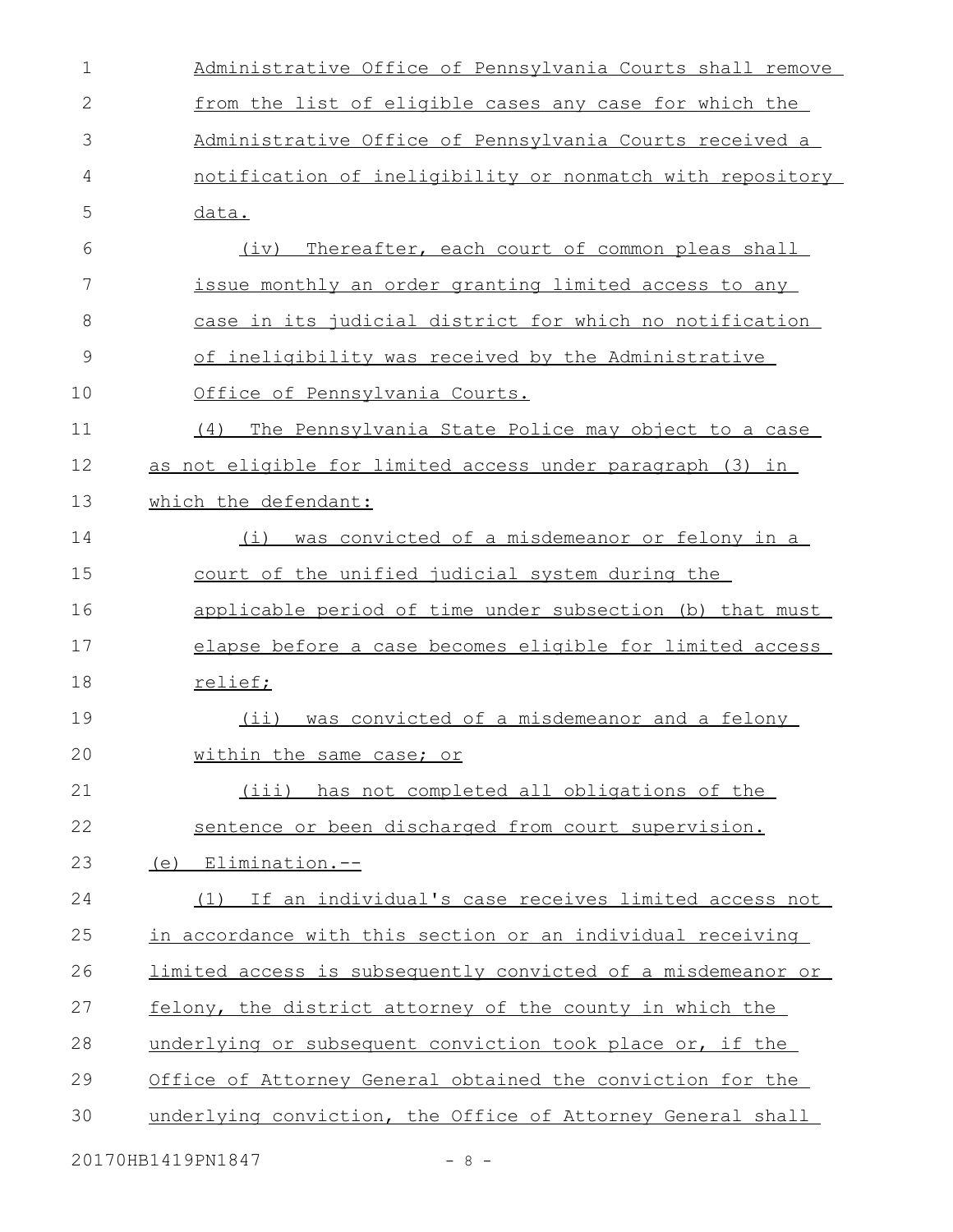| 1     | have standing to challenge the limited access granted by the   |
|-------|----------------------------------------------------------------|
| 2     | court.                                                         |
| 3     | (2)<br>If the court that granted the limited access            |
| 4     | sustains the challenge, the court and the Pennsylvania State   |
| 5     | Police shall undo the limited access.                          |
| 6     | \$ 9122.3. Effects of expunged offenses and offenses provided  |
| 7     | <u>limited access.</u>                                         |
| $8\,$ | (a) Disclosure.--                                              |
| 9     | Except when requested or required by a criminal<br>(1)         |
| 10    | justice agency, the Supreme Court or entity thereof, or        |
| 11    | pursuant to an order under section 9121(b.2) (relating to      |
| 12    | general regulations), no individual shall be required or       |
| 13    | requested to disclose information about the individual's       |
| 14    | criminal history records that have been expunged or provided   |
| 15    | limited access under section 9122.1 (relating to order for     |
| 16    | limited access) or 9122.2 (relating to clean slate for         |
| 17    | convictions of misdemeanors and for charges not leading to     |
| 18    | convictions). An individual required or requested to provide   |
| 19    | information in violation of this section may respond as if     |
| 20    | the offense did not occur.                                     |
| 21    | This subsection shall not apply where Federal law,<br>(2)      |
| 22    | including rules and regulations promulgated by a self-         |
| 23    | regulatory organization that has been created pursuant to      |
| 24    | Federal law, requires the consideration of an applicant's      |
| 25    | criminal history for purposes of employment.                   |
| 26    | (b) Disqualification by law.--An expunged offense or an        |
| 27    | offense provided limited access under section 9122.1 or 9122.2 |
| 28    | may not be considered a conviction that would prohibit the     |
| 29    | employment of a person under any law of this Commonwealth or   |
| 30    | under Federal laws that prohibit employment based on state     |
|       | 20170HB1419PN1847<br>$-9 -$                                    |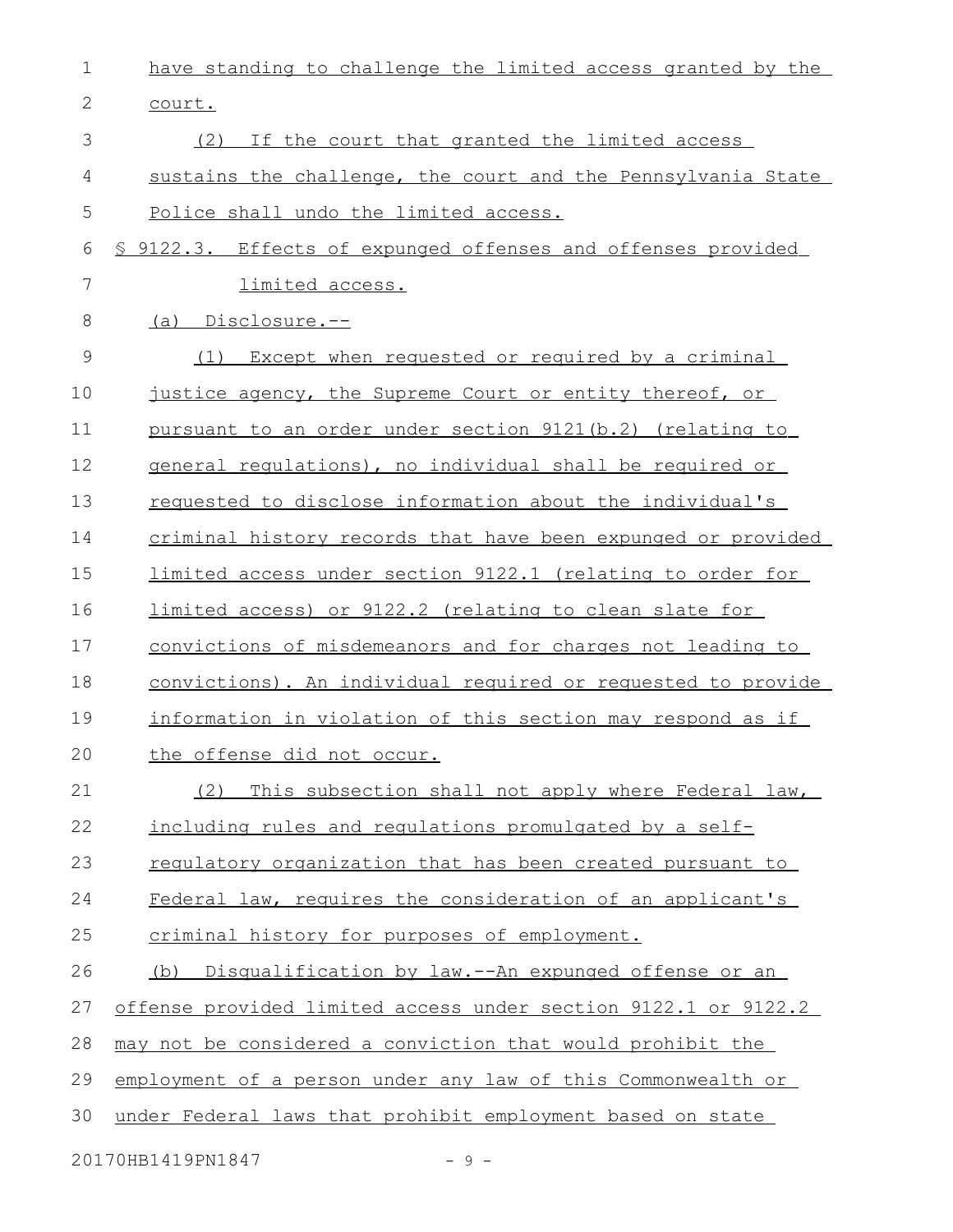| 1  | convictions to the extent permitted by Federal law.                  |
|----|----------------------------------------------------------------------|
| 2  | § 9122.4. Employer immunity from liability.                          |
| 3  | An employer who employs or otherwise engages an individual           |
| 4  | whose criminal history record has been expunged or provided          |
| 5  | <u>limited access under section 9122.1 (relating to order for</u>    |
| 6  | limited access) or 9122.2 (relating to clean slate for               |
| 7  | convictions of misdemeanors and for charges not leading to           |
| 8  | convictions) shall be immune from liability in a civil action        |
| 9  | based, in whole or in part, upon damages suffered to a person or     |
| 10 | property as a result of criminal or other unlawful conduct of        |
| 11 | the individual employee when the portion of the criminal history     |
| 12 | record that has been expunged or provided limited access is          |
| 13 | related to:                                                          |
| 14 | the criminal or other unlawful conduct; and<br>(1)                   |
| 15 | (2)<br>the individual's suitability for employment in the            |
| 16 | position for which the individual was hired or engaged.              |
| 17 | Section 3. Section 9124(b) of Title 18 is amended to read:           |
| 18 | § 9124. Use of records by licensing agencies.                        |
| 19 | $\star$ $\star$ $\star$                                              |
| 20 | (b) Prohibited use of information. -- The following                  |
| 21 | information shall not be used in consideration of an application     |
| 22 | for a license, certificate, registration or permit:                  |
| 23 |                                                                      |
|    | Records of arrest if there is no conviction of a<br>(1)              |
| 24 | crime based on the arrest.                                           |
| 25 | Convictions which have been annulled $[or]_{L}$<br>(2)               |
| 26 | expunged [.] or provided limited access under section 9122.1         |
| 27 | <u>(relating to order for limited access) or 9122.2 (relating to</u> |
| 28 | clean slate for convictions of misdemeanors and for charges          |
| 29 | not leading to convictions).                                         |

20170HB1419PN1847 - 10 -